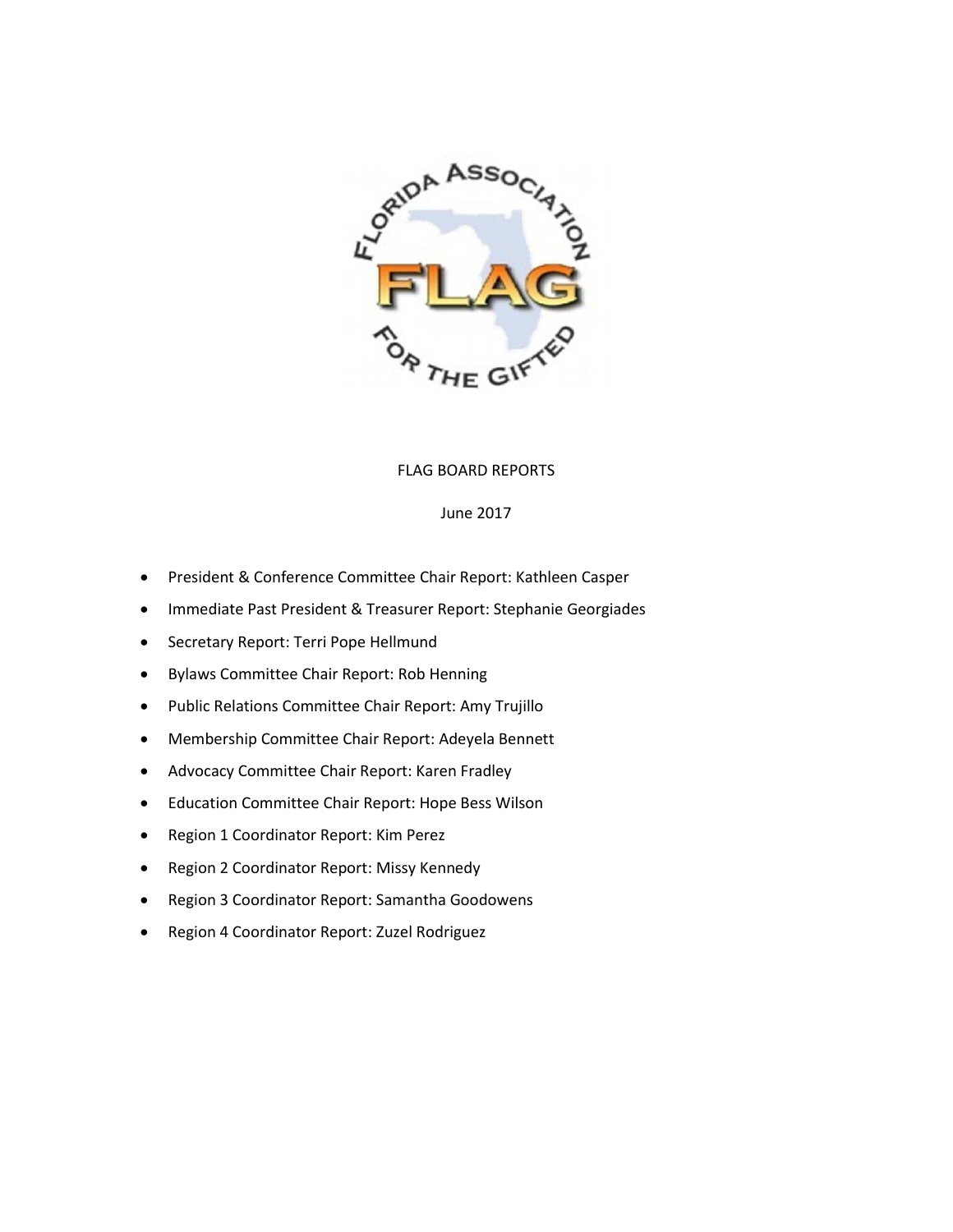## **President Report, Kathleen Casper**

We are off and running towards conference 2017!

### **THANK YOU**

I am excited that everyone is chipping in and many have done a ton of things to help with preparations. I especially want to thank:

- Amy for the PR work she is doing with announcing the conference information and all our other events and notices on Facebook, the website, etc. and for her work to help streamline the conference registration pages on our website.
- Stephanie for all the work she is doing as our interim treasurer and immediate past presidentshe has fixed a lot of old errors in paperwork and registrations, and has taken the registration task on, which is no small matter… she also is continuously helpful when I have questions!
- Adeyela who has been so helpful with membership issues, and the tons of questions that come up during conference registrations regarding membership.

(I don't mean to leave anyone out- all of you are working on so many tasks. But I feel like these three women have kept us afloat while registration rolled out this past month. THANK YOU ALL!!)

#### **FLAG PROPERTY**

Thank you also to everyone who picked up the pieces and continued FLAG on a forward motion when Dianne resigned- with Stephanie, Rob and Samantha helping with the archiving of the president email account and working as a team to try to resolve the issues of retrieving the FLAG property (We did not have any luck with that, and as the value of the items is less than the cost of retaining an attorney would be, we continue to hope she will return the items, but are not pursuing legal remedies at this time.)

#### **MOTION FOR SPECIAL EVENT INSURANCE FOR CONFERENCE**

We do have one item that we need to vote on regarding finances- we learned that we need an additional "special events" insurance policy to cover our 2-day conference. We received a quote for \$1100 from our own insurance agent, but then found one for \$165.17 from EventHelper.com. It seems to cover the things we need covered. I will attach the form. We will need to add this item to our 2017 budget as an increase in our projected costs for insurance (it was \$3000 for the year, but now we need to make it a total of \$3165.17.)

#### **Conference Chair Report, Kathleen Casper**

**Conference 2017**: Theme, "The Gifted Frontier", dates Sept. 15-16, 2017, Flagler College, St. Augustine

**Registrants so far:** 39 total as of June 2, 2017. Early bird registration ends June 15, 2017 and then all prices will go up \$25 per month until the conference.

#### **Vendors so far:**

- Lesley Mace with the Federal Reserve Bank will have a booth
- Kimberly Thomas-Cain with Duke TIP will have a booth
- Beacon Educator will have a booth
- Gulino Group will have a booth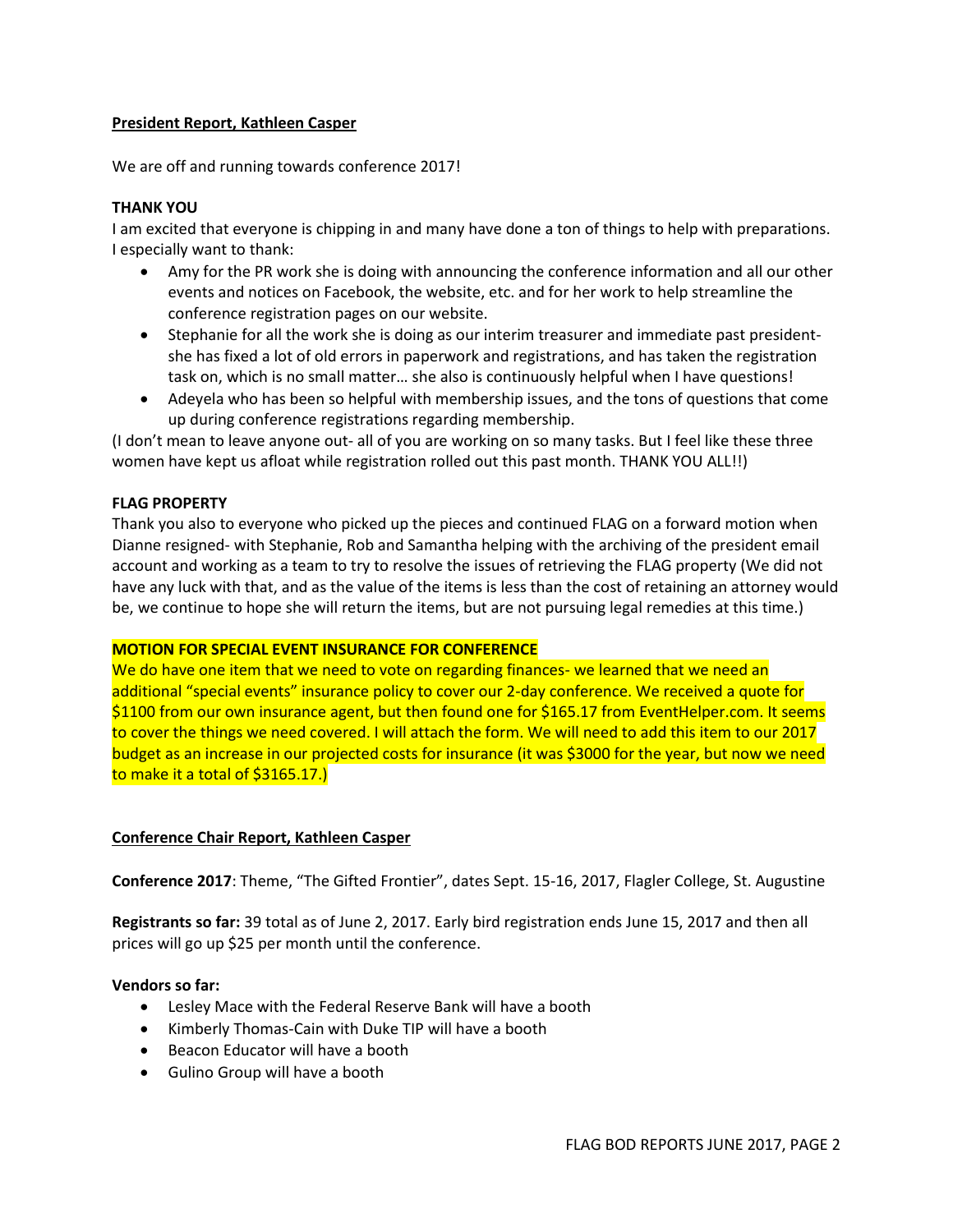Additional: Socially Funded, LLC will bring auction items (sports and celebrity memorabilia,) and we will get a share of anything they sell in exchange for not charging them for the booth space.

## **Advertisers and Sponsors so far:**

- Duke TIP is not only a vendor, but will be an advertiser and also is sponsoring \$1000 towards our desert party
- Solid Rock Community School will have an ad
- Corbett Prep plans on having an ad
- The Bag Ladies will likely have an ad and a booth (they wrote to say they would definitely like to)

## **Board responsibilities:**

Individual tasks (as per the task list that was emailed months ago and any updates we have discussedplease email me or call me if you have any questions about your tasks! Thank you to everyone for helping with so much!!)

## **Group responsibilities:**

- Each board member should bring a silent auction basket and/or other donation items
- We start the conference with a board lunch together on Thursday, Sept. 14 (pre-conf. meeting)
- Pizza dinner, short meeting, and helping set-up of VIP desert party location on Friday, Sept. 15.
- Helping during the conference as much as needed, (schedule/tasks will be broken down in a "script" prior to event so we all have a lot to do during the conference, but it's spread out!)

## **Time saver:**

The money that would have been used to donate bags for the conference from Duke TIP will now be spent on other sponsorship package options, and we will not have to spend hours stuffing bags!

## **Speakers:**

Breakout session speakers have been notified of their presentation acceptance status and have been asked to register by June 15 to accept their spots. Many have registered, a couple said they now can't make it (we have a couple back-up proposals that I have contacted). All have been reminded if they haven't yet registered.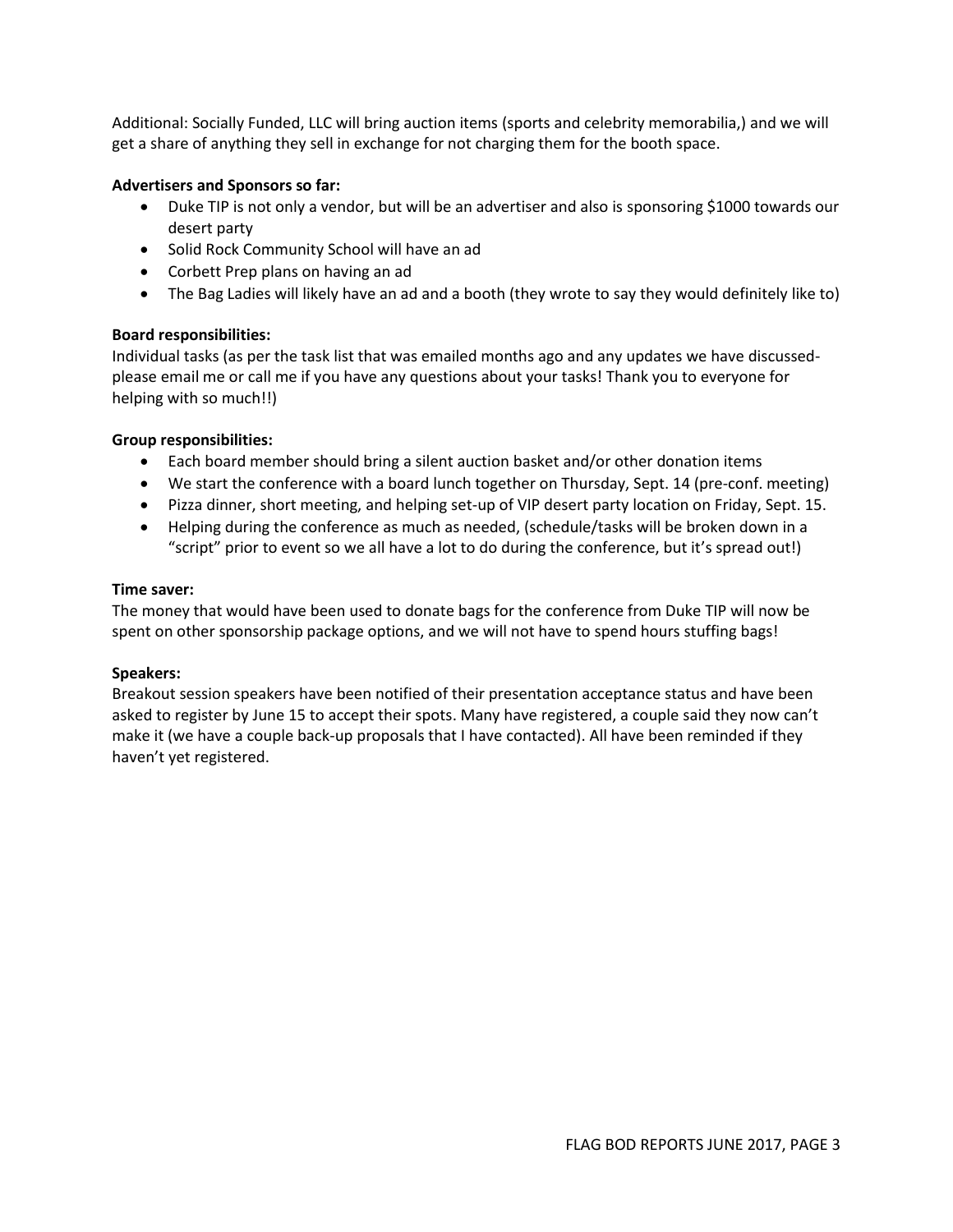## **Immediate Past-president 2<sup>nd</sup> Quarter Report, Stephanie Georgiades**

- Sent article to open the Call for Nominations in the May newsletter
- Set up the 2017 Call for Nominations online application to run from May1 to June 15, 2017
- Currently monitoring the CFN through June 15, 2017
- On June 16 we will begin the approval for our slate of nominees and then hold our 2017 elections from August 1 through September 1, 2017.

• The newly elected board members (President Elect and Treasurer will be introduced at the 2017 Conference in St. Augustine

## **Treasurer 2nd Quarter Report, Stephanie Georgiades**

• I created the 2017 Budget based on the 2016 LY expenditures, and presented it to the board for approval for the 2/28/17 Budget meeting

- I received Treasurer materials from Meredith at the end of February
- Added Kathleen to the Suntrust signature card and removed Meredith and Dianne
- I organized the 2016 Suntrust bank statements and found the two bank accounts to be in order, but missing the required receipts to rectify the accounts
- I paid the 2017 NAGC Premium Membership fee of \$550

• I booked hotel rooms for the FLAG BOD as well as the Keynote speakers (Courtright, Fisher, and Ford)

- I secured our General Liability, Professional Liability, and Directors and Officers insurance
- I reimbursed Fisher for his flight
- I booked Ford's flight
- I registered our Annual Report with the State
- I set up registration for the conference
- I am in the process of changing the Registered Agent with the State (we need to remove Dianne as President.) It cost \$35 but we need to do this for legal and insurance reasons.

• I changed the Delaware Investment Registered Agent to Kathleen (President) and myself (Treasurer). We needed the Death Certificate of Terry Wilson and a Medallion Signature to do this.

• I have invoiced the Exhibitors/Vendors for the conference and am accepting check as payment to cut down on our PayPal fees. Anyone wanting to pay by credit card will be charged a service fee starting at \$5

• I am trying to secure Bacardi Rum for our Pirate Dessert party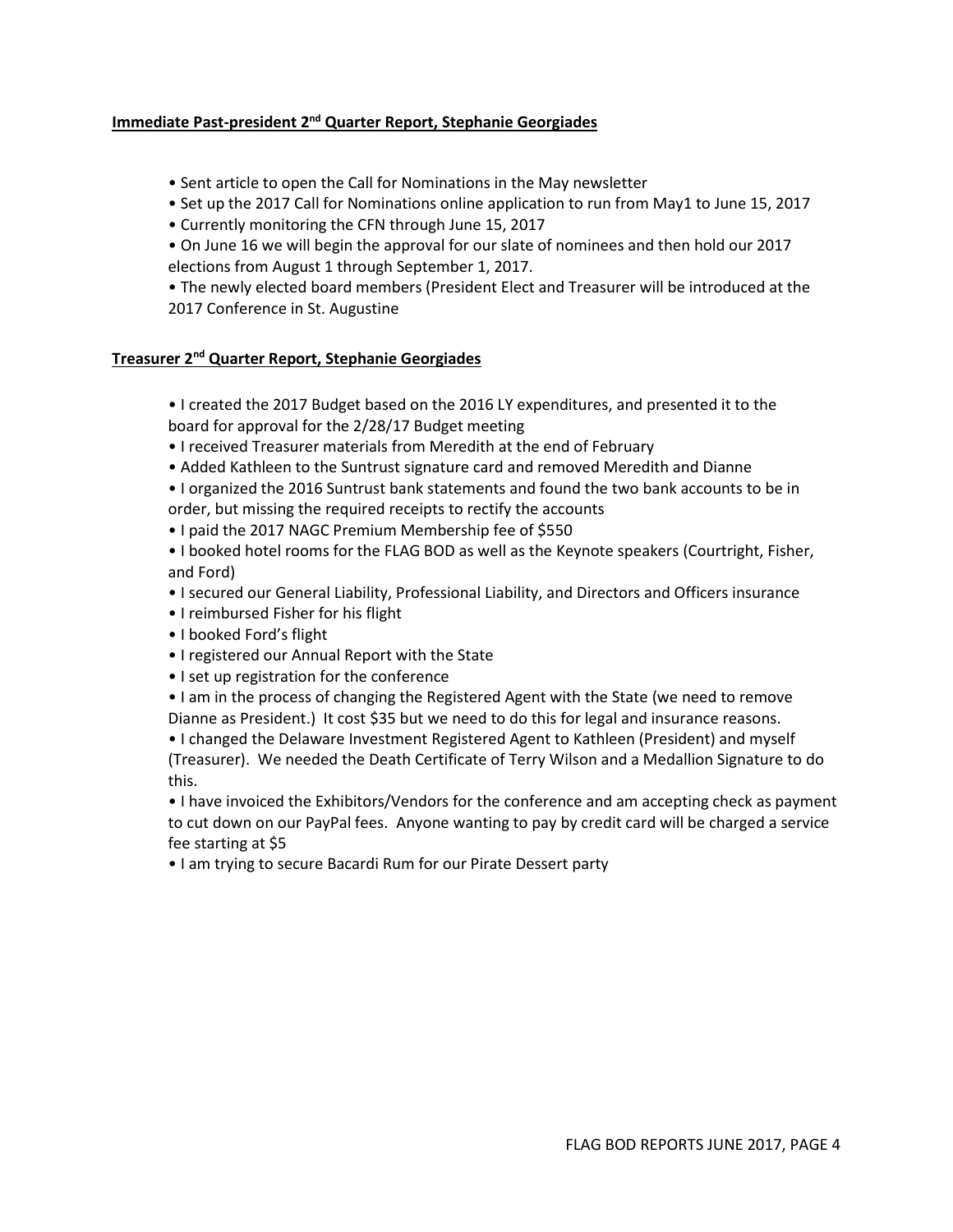## **Secretary Report, Terri Pope Hellmund**

(No report, but last meeting's minutes to be sent separately)

## **Bylaws Committee Chair, Rob Henning**

I really have nothing to report with regards to By-laws. Dianne has been uncooperative and has yet to turn over any materials.

For the upcoming conference, I have asked some friends in the liquor industry as to the best way to approach donations. We will most likely have to pay for some portion of the alcohol, however on a small scale I should be able to get some local donations of wine and beer and hopefully liquor. The liquor tends to have many more restrictions. I have one connection with a distributor (which is the key to donations) but I have yet to hear back.

## **Public Relations Committee Chair, Amy Trujillo**

I have kept Facebook and Twitter up-to-date, have edited the website as needed, worked with the conference registration information, and sent out monthly newsletters.

I also represented FLAG at the ACE conference and the ADAGE conference as well as co-organized the Gifted Family Game Night.

## **Membership Committee Chair, Adeyela Bennett**

Adeyela would like to talk to the board about news she has, so she will be on the agenda for the meeting.

## **Advocacy Committee Chair, Karen Fradley**

Parent emails included:

- A group of parents from Orange County who are upset about the change in services provided at the school and the lack of clear communication between the school and the families.
- A parent with questions about evaluation criteria. The school waited until her son turned 6 to complete the psych eval. He did not meet criteria and she felt that if he were tested when he was referred when he was 5 that he would have met criteria.

Gifted Proclamation:

• Application is on file with the governor. I requested the proclamation be completed in August this year so that we're not running up to the last minute wondering if he's going to sign it.

Conference notes:

• Planning a parent round table session - open to any suggestions if you have them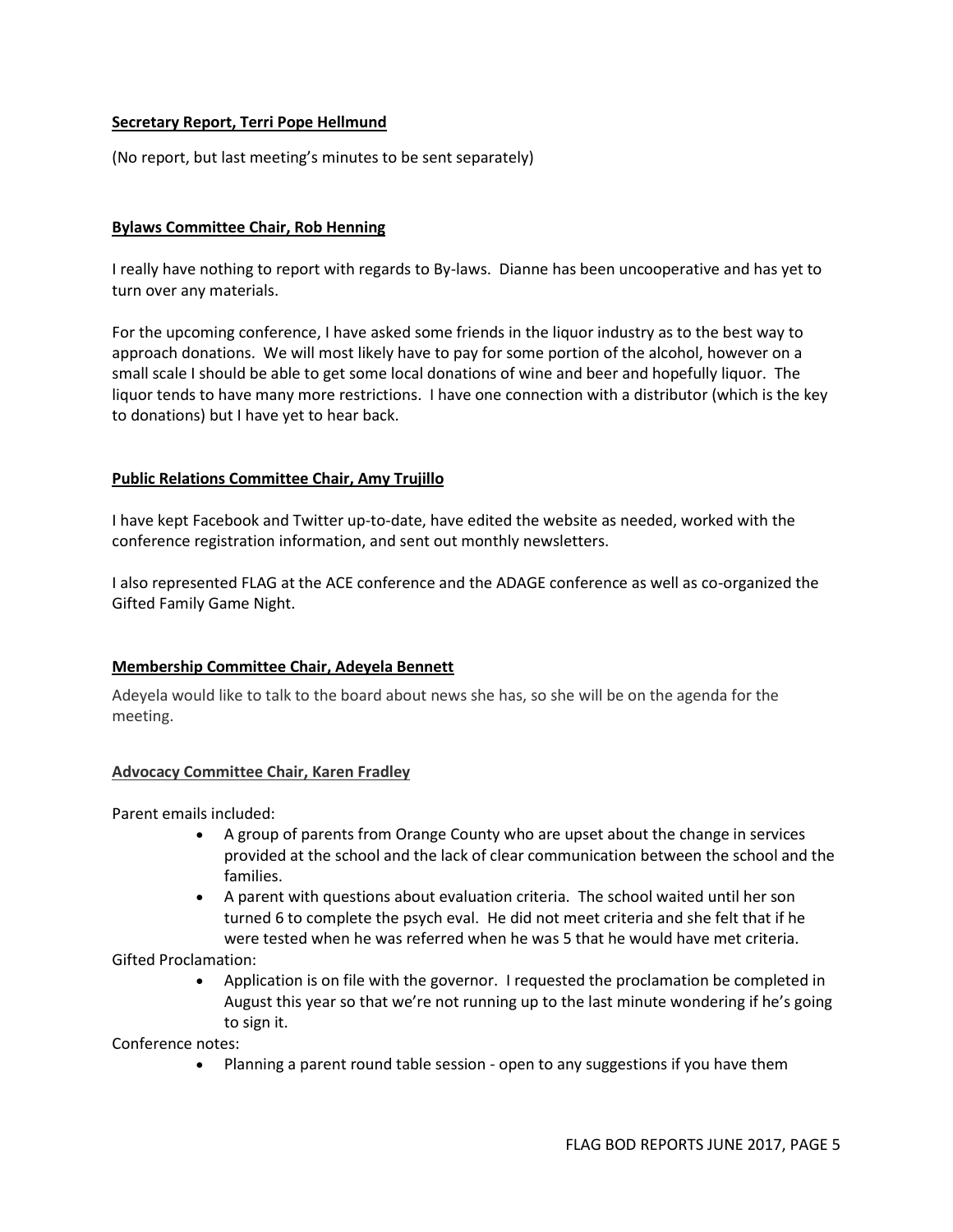## **Education Committee Chair, Hope Bess Wilson**

The Education Committee is dedicated to providing support to regions coordinators as they plan regional events. Please let me know if you need ideas, support, help for coordinating with your region. I would like to explore next year how we can provide education and professional development to teachers as well as support and education to parents.

To further this goal, I have created a committee of university faculty to help with the mission of education. I hope that this committee will be a support to the rest of the board and allow for us to have more direct communication with the researchers in the field.

Currently on the committee are:

- Dr. Cheryll Adams,
- Dr. Elizabeth Shaunessey,
- Dr. Chris Weber, and
- Dr. Gillian Erickson

Please let me know if you have any additional suggestions or contacts to add to the committee.

#### **Region 1 Coordinator, Kim Perez**

Kim has been working on the poster presentation "invitation to submit" flyer and working with a committee to create guidelines for choosing what posters will be displayed at the conference.

(Kim said she will send the flyer to be shared with the board prior to the meeting)

#### **Region 2 Coordinator, Missy Kennedy**

Helen DiMare, the gifted coordinator for St. Johns County Schools and I are working together on getting the student entertainers set up for the conference.

I spoke to our past St. Johns County Teacher of the Year (who happens to be our band director at Swiss Point) to see if we can get her jazz band to play for us.

I have reached out to the autism center to see if they wanted to have a booth.

I helped get information about the hotels for conference participants to use.

And I gathered information for potential lunch sites for the BOD lunch for Thursday, Sept. 14, including:

- 1) Mojos (BBQ) [http://mojobbq.com](http://mojobbq.com/)
- 2) Ice Plant <http://iceplantbar.com/menu/>
- 3) The Floridia[nhttp://www.thefloridianstaug. com](http://www.thefloridianstaug.com/)